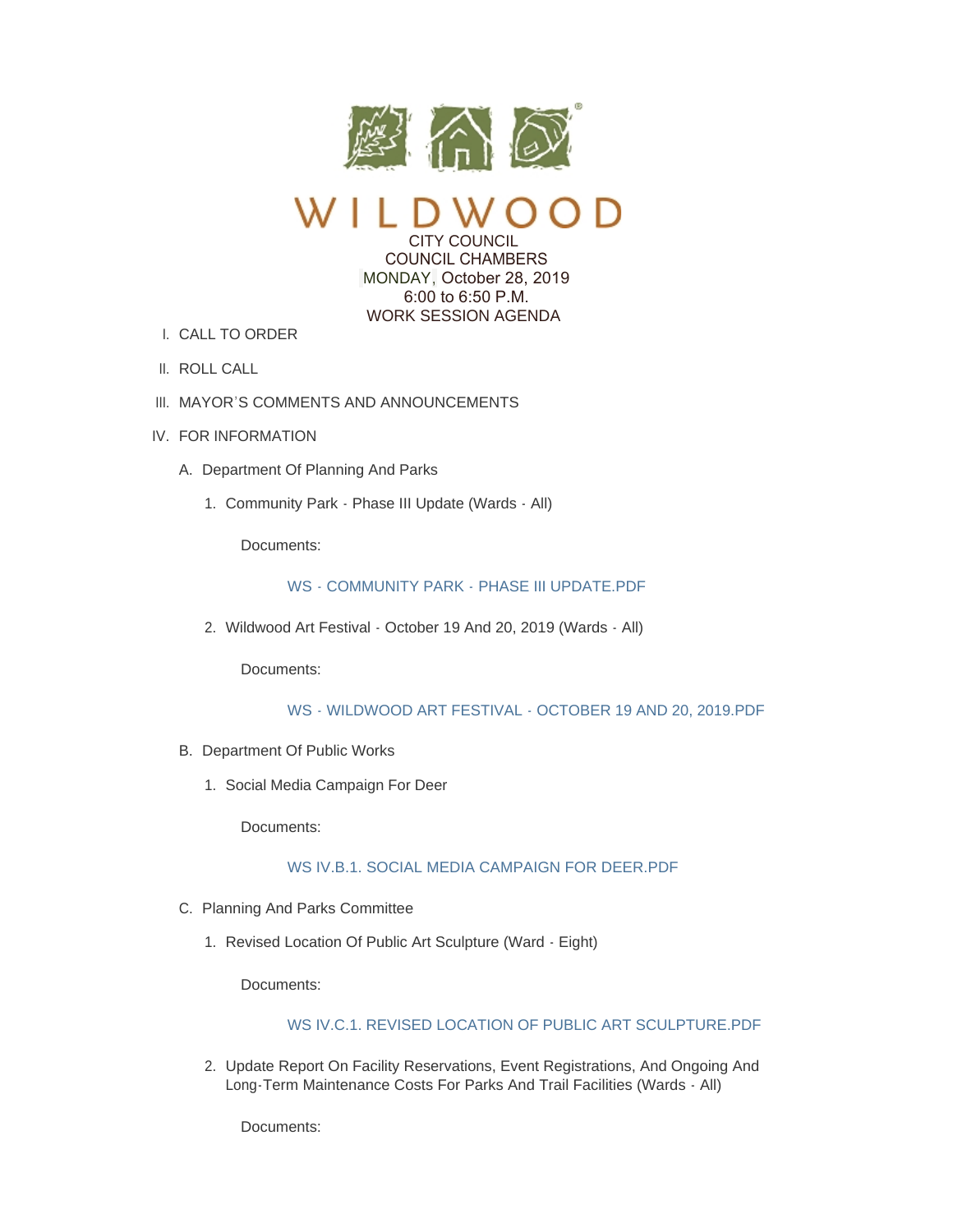# [WS.IV.C.2. UPDATE REPORT ON MAINTENANCE AND](https://www.cityofwildwood.com/AgendaCenter/ViewFile/Item/22640?fileID=28087)  RESERVATIONS.PDF

3. Update On Parks And Recreation Action Plan (Wards - All)

Documents:

## [WS IV.C.3. UPDATE ON PARKS AND RECREATION ACTION PLAN.PDF](https://www.cityofwildwood.com/AgendaCenter/ViewFile/Item/22641?fileID=28088)

- D. Rural Internet Access Committee
	- 1. Rural Internet Access Update (Wards All)

Documents:

## WS - RURAL INTERNET ACCESS UPDATE PDF

E. Construction Project Updates (Wards - All)

Documents:

## [WS - CONSTRUCTION PROJECT UPDATES.PDF](https://www.cityofwildwood.com/AgendaCenter/ViewFile/Item/22661?fileID=28101)

- V. FOR ACTION
	- A. Selection Of Planning And Design Firm For Town Center Public Space Village Green (Ward - Eight)

Documents:

## WS V.A. SELECTION OF PLANNING AND DESIGN FIRM TOWN CENTER PUBLIC SPACE.PDF

B. Stormwater Impacts On Cost Of Ward Five Park (Ward - Five)

Documents:

## [WS V.B. STORMWATER IMPACTS ON COST OF WARD FIVE PARK.PDF](https://www.cityofwildwood.com/AgendaCenter/ViewFile/Item/22645?fileID=28107)

- C. EXECUTIVE [CLOSED] SESSION: Hiring, Firing, Disciplining Or Promoting Employees By A Public Governmental Body [RSMO 610.021 (3) 1994]; And/Or Individually Identifiable Personnel Records, Performance Ratings Or Records Pertaining To Employees Or Applicants For Employment [RSMO 610.021 (13) 1994]
- VI. MISCELLANEOUS
	- A. Solar Panel Discussion Council Member Remy
- VII. ADJOURNMENT

City Council will consider and act upon the matters listed above, and such others as may be presented at the meeting and determined to be appropriate for discussion at that time.

Notice is hereby given that the City Council may also hold a closed meeting for the purpose of dealing with matters relating to one or more of the following: Legal Actions, Causes of Action, Litigation or Privileged Communications Between the City's Representatives and its Attorneys [RSMO 610.021(1) 1994]; Lease, Purchase or Sale of